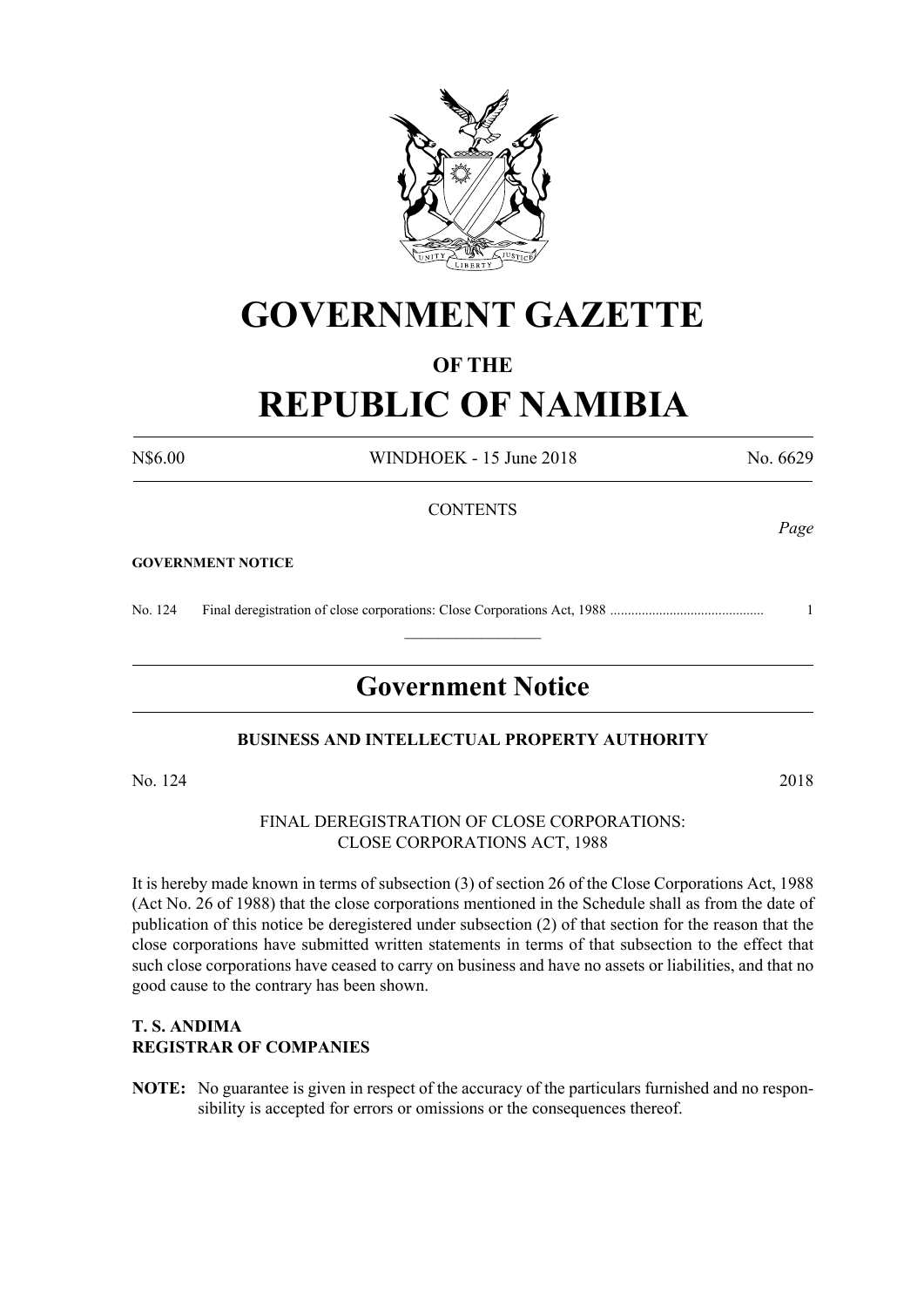| CC/1996/1226 | DER MALER CC, P.O. BOX 90919, KLEIN WINDHOEK, WINDHOEK, N\$100 (5)                                  |
|--------------|-----------------------------------------------------------------------------------------------------|
| CC/1996/0814 | JOHN INVESTMENTS CC, P.O. BOX 31356, WINDHOEK, N\$100 (6)                                           |
| CC/1997/0710 | JOSIE'S BOERDERY CC, P.O. BOX 81905 ,OLYMPIA, WINDHOEK, N\$100 (1)                                  |
| CC/1997/0025 | HENMAR INVESTMENTS CC, P.O. BOX 90774, WINDHOEK, N\$ 100 (6)                                        |
| CC/1997/0120 | KUO TUNG CC, P.O. BOX 1444, WINDHOEK, N\$100 (6)                                                    |
| CC/1997/0221 | AFRICAN WILDERNESS TRAILS CC, P.O. BOX 130 SWAKOPMUND, N\$100 (1)                                   |
| CC/1997/0528 | TEXAS STEAK RANCH CC, P.O. BOX 31122, PIONIERSPARK, WINDHOEK,<br>N\$100(1)                          |
| CC/1999/1564 | THE WATERWISE SHOP CC, P.O. BOX 81905, OLYMPIA, WINDHOEK, N\$100<br>(10)                            |
| CC/2000/0026 | WILFRA INVESTMENTS NUMBER ONE CC, P.O. BOX 30, WINDHOEK, N\$100 (6)                                 |
| CC/2000/0010 | WILFRA INVESTEMENTS NUMBER TWO CC, P.O. BOX 30, WINDHOEK, N\$100 (6)                                |
| CC/2000/0321 | ADLER TEN CC, P.O. BOX 97401, MAERUA MALL, WINDHOEK, N\$100 (10)                                    |
| CC/2000/0682 | CITY PARK PROPERTY CC, P.O. BOX 97401, MAERUA MALL, WINDHOEK,<br>N\$100(8)                          |
| CC/2001/0693 | PHOENIX INVESTMENTS CC, P. O. BOX 40721, AUSSPANNPLATZ, WIND-<br>HOEK, N\$10(6)                     |
| CC/2001/2594 | CHARLEMAGNE TWENTY INVESTMENTS CC, P.O. BOX 21683, WINDHOEK,<br>N\$100(6)                           |
| CC/2002/0653 | CARPE DIEM CARGO CARRIERS CC, P.O. BOX 1782, OTJIWARONGO, N\$100 (7)                                |
| CC/2003/1289 | GONDWANA TOURS CC, P.O. BOX 2258, SWAKOPMUND, N\$ 100 (9)                                           |
| CC/2003/2552 | ERF TWO NINE SEVEN WALVIS BAY UNIT B CC, P.O. BOX 14, WALVIS BAY,<br>N\\$100 (10)                   |
| CC/2003/0235 | CARPE DIEM AVIATION CC, P.O. BOX 1782, OTJIWARONGO, N\$100 (7)                                      |
| CC/2003/1598 | MMOOI CONSULTING CC, P.O. BOX 130, SWAKOPMUND, N\$100 (10)                                          |
| CC/2003/2825 | HEC PRODUCTIONS CC, P.O. BOX 24394, WINDHOEK, N\$100 (10)                                           |
|              |                                                                                                     |
| CC/2003/2042 | CARPE DIEM MECHANICAL SERVICES CC, P.O. BOX 1782, OTJIWARONGO,<br>N\$100(4)                         |
| CC/2004/0947 | NORTHGARE SERVICE CENTRE CC, P.O.BOX 744, OTJIWARONGO, N\$ 100 (10)                                 |
| CC/2004/1149 | T.D.I MOTOR SERVICE CENTRE CC, P O BOX 3071, WINDHOEK, N\$ 100 (4)                                  |
| CC/2004/0924 | THUSANANG INVESTMENTS CC, P O BOX 10444, KHOMASDAL, N\$ 100 (4)                                     |
| CC/2004/2082 | BV INVESTMENTS FOUR HUNDRED AND ONE CC, P.O. BOX 2781, WIND-<br>HOEK, N\$100 (6)                    |
| CC/2004/0338 | PRIMA NOVA NUMBER THIRTY TWO CC, P.O. BOX 14, WALVIS BAY, N\$100 (6)                                |
| CC/2004/0403 | A-UNIT EQUIPMENT HIRE NAMIBIA CC, P.O. BOX 14, WALVIS BAY, N\$100 (6)                               |
| CC/2004/2006 | THE LIGHT SHOP CC, P.O. BOX 97343, MAERUA MALL, WINDHOEK, N\$100 (6)                                |
| CC/2005/2925 | NAMIBIA COMPUTER AIDED DESIGN AND ENGINEERING CC, P.O. BOX 2434,<br><b>SWAKOPMUND, N\$ 100 (10)</b> |
| CC/2005/0096 | OSHIKOTO AGRICULTURAL CONSULTANTS CC, P. O. BOX 1315, TSUMEB, N\$<br>100(1)                         |
| CC/2005/3032 | ROCK VIEW INVESTMENTS NUMBER FOUR CC, P.O. BOX 25384, WINDHOEK,<br>N\$ 100 (6)                      |
| CC/2005/0284 | TWENTY-FOUR SEVEN HAULAGE SOLUTIONS CC, P O BOX 31606, WIND-<br>HOEK, N\$ 100 (3)                   |
| CC/2005/3509 | FOUR SHORES INVESTMENTS NUMBER SIXTY EIGHT CC, P.O. BOX 81905,<br>OLYMPIA, WINDHOEK, N\$100 (6)     |
| CC/2005/1416 | NAMIBIA BIRD CALCULATOR CC, P.O. BOX 30, WINDHOEK, N\$100 (10)                                      |
| CC/2005/1433 | PROSTYLE PRINTING CC, P.O. BOX 96403, WINDHOEK, N\$100 (9)                                          |
| CC/2005/0951 | BUDGET HOMES CC, P.O. BOX 97401, MAERUAL MALL, WINDHOEK, N\$100 (5)                                 |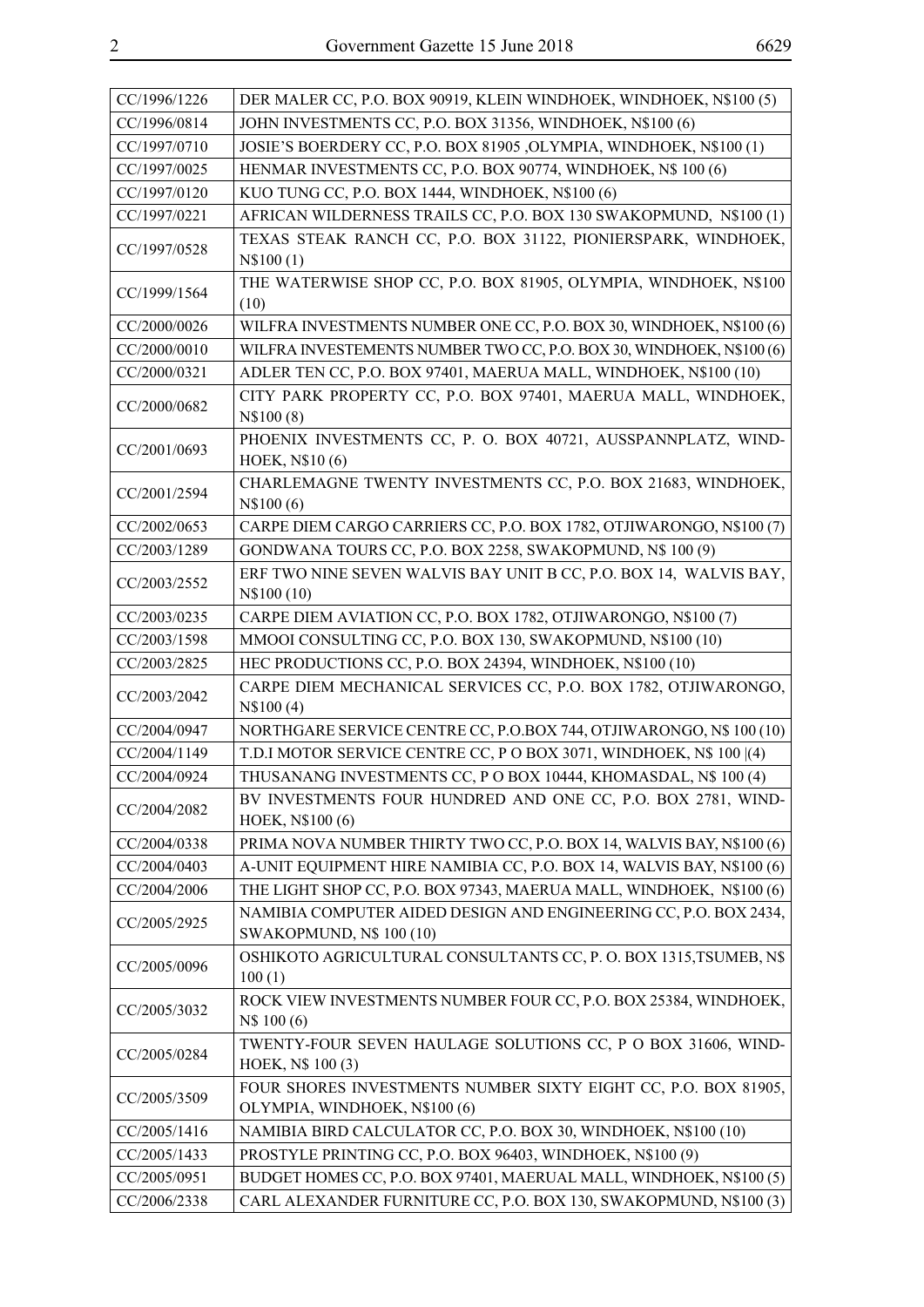| CC/2006/1903 | TIGER - TOOLS CC, P.O. BOX 81905, OLYMPIA, WINDHOEK, N\$100 (6)                               |
|--------------|-----------------------------------------------------------------------------------------------|
| CC/2007/0108 | I.N. PROPERTIES DEVELOPERS CC, P.O. BOX 2781, WINDOEK, N\$100 (8)                             |
| CC/2008/1993 | BLACK SHOE INVESTMENT TEN CC, P.O. BOX 2781, WINDOEK, N\$100 (6)                              |
| CC/2008/0451 | AFRICAN DAYS TOURS AND SAFARIS CC, P.O.BOX 9955, EROS WINDHOEK,<br>N\$ 100 (10)               |
| CC/2008/0393 | FISCON INVESTMENT TWENTY-NINE CC, P O BOX 1371, WALVIS BAY, N\$<br>100(6)                     |
| CC/2008/1994 | BLACK SHOE INVESTMENT NINE CC, P.O. BOX 2781, WINDOEK, N\$100 (6)                             |
| CC/2008/3863 | URAVEST PROPERTY ENTRPRISES CC, P.O. BOX 9779, WINDHOEK, N\$100 (8)                           |
| CC/2008/1310 | SPURWAYS PROPERTY CC, P.O. BOX 2184, WINDHOEK, N\$100 (8)                                     |
| CC/2008/4054 | FRUIT AND VEG CITY (OSHAKATI) CC, P.O. BOX 30, WINDHOEK, N\$100 (6)                           |
| CC/2008/3770 | D' ALTON PROPERTIES ERF EIGHT ONE ZERO TSUMEB CC, P.O. BOX 21863,<br>WINDHOEK, N\$100 (8)     |
| CC/2009/3599 | ALMADA INVESTMENTS CC, P.O. BOX 90022, KLEIN WINDHOEK, N\$ 100 (8)                            |
| CC/2008/1921 | MAMVU CONSTRUCTION AND WELDING WORKS CC, P O BOX 165, WIND-<br>HOEK, N\$ 100 (5)              |
| CC/2008/3941 | SCARCE TRADING CC, P O BOX 30523, PIONIERSPARK, N\$ 100 (4)                                   |
| CC/2008/4829 | UETUJAMA STRATEGIC HUMAN DEVELOPMENT CC, P.O. BOX 24378, WIND-<br>HOEK, N\$100 (10)           |
| CC/2009/2559 | GLOBAL AFRIC' TRADING GROUP CC, P.O. BOX 24378, WINDHOEK, N\$100 (10)                         |
| CC/2009/1221 | Q AND A CONSULTING SERVICES CC, P.O. BOX 9521, WINDHOEK, N\$ 100 (10)                         |
| CC/2009/1299 | TUULI TRADING CC, P.O. BOX 96166, WINDHOEK, N\$100 (10)                                       |
| CC/2009/2414 | SAMUELSON CONSULTING SERVICES CC, P.O. BOX 21683, WINDHOEK,<br>N\\$100 (10)                   |
| CC/2009/1292 | BURGERS EQUIPMENT AND SPARES OTJIWARONGO CC, P.O. BOX 21683,<br><b>WINDHOEK, N\$100 (6)</b>   |
| CC/2010/3241 | ANTONY CONSTRUCTION CC, P.O. BOX 11430, KLEIN WINDHOEK, N\$ 100 (5)                           |
| CC/2010/4126 | JACARANDA CONSULTANCY CC, P.O. BOX 4490, WINDHOEK, N\$100 (10)                                |
| CC/2010/5109 | CALCULI INVESTMENTS SIXTEEN CC, P.O. BOX 2781, WINDHOEK, N\$100 (6)                           |
| CC/2010/0888 | AFRICA ESCAPE TOURS CC, P.O. BOX 3323, WINDHOEK, N\$100 (10)                                  |
| CC/2011/5321 | YUCCA INVESTMENTS ONE HUNDRED AND SIXTEEN CC, P.O. BOX 30,<br>WINDHOEK, N\$100 (6)            |
| CC/2011/1595 | OMUTHIYA BED AND BREAKFAST CC, P.O. BOX 2403, ONDANGWA, N\$100 (1)                            |
| CC/2011/5959 | ETOKELO BED AND BREAKFAST CC P.O. BOX 7144, KUISEBMUND, N\$ 100 (1)                           |
| CC/2011/2427 | MAKALELO CONSTRUCTION AND CLEARING CC, P.O. BOX 15, KATIMA MU-<br>LILO, N\$ 300 (9)           |
| CC/2011/2081 | CM CAR HIRE AND VEHICLE LEASE CC, P O BOX 22456, WINDHOEK, N\$ 100 (3)                        |
| CC/2011/1815 | ENZI INVESTMENT CC, P.O. BOX 55077 ROCKY CREST, N\$ 2500-00, (10)                             |
| CC/2011/5472 | ZENSO RESTAURANT CC, P.O. BOX 21683, WINDHOEK, N\$ 100 (6)                                    |
| CC/2012/9354 | FRESH-HOME INVESTMENTS CC, P.O. BOX 24305, WINDHOEK, N\$ 100 (6)                              |
| CC/2012/3715 | ZINZIWE CASH LOAN CC, P.O. BOX 1943, SWAKOPMUND, N\$ 100-000 (9)                              |
| CC/2012/2046 | I-LOGISTICS NAMIBIA CC, P O BOX 99218, EROS, WINDHOEK, N\$ 100 (7)                            |
| CC/2012/1111 | ELAGO AND PANDU CONSTRUCTION AND TRADING CC, P O BOX 1808,<br>WINDHOEK, N\$ 200 (10)          |
| CC/2012/8318 | JAZPER TRADING ENTERPRISE CC, P.O. BOX 60682, KATUTURA, WIND-<br>HOEK, N\$1000 (6)            |
| CC/2012/8434 | CALCULI INVESTMENTS TWELVE CC, P.O. BOX 2781, WINDHOEK, N\$100 (6)                            |
| CC/2012/5740 | NAMIBIA TOUR ADVENTURERS CC, P.O. BOX 2781, WINDHOEK, N\$100 (1)                              |
| CC/2012/7430 | REWARDING PERFORMANCE CONSULTING CC, P.O. BOX 32119, PIONIER-<br>SPARK, WINDHOEK, N\$100 (10) |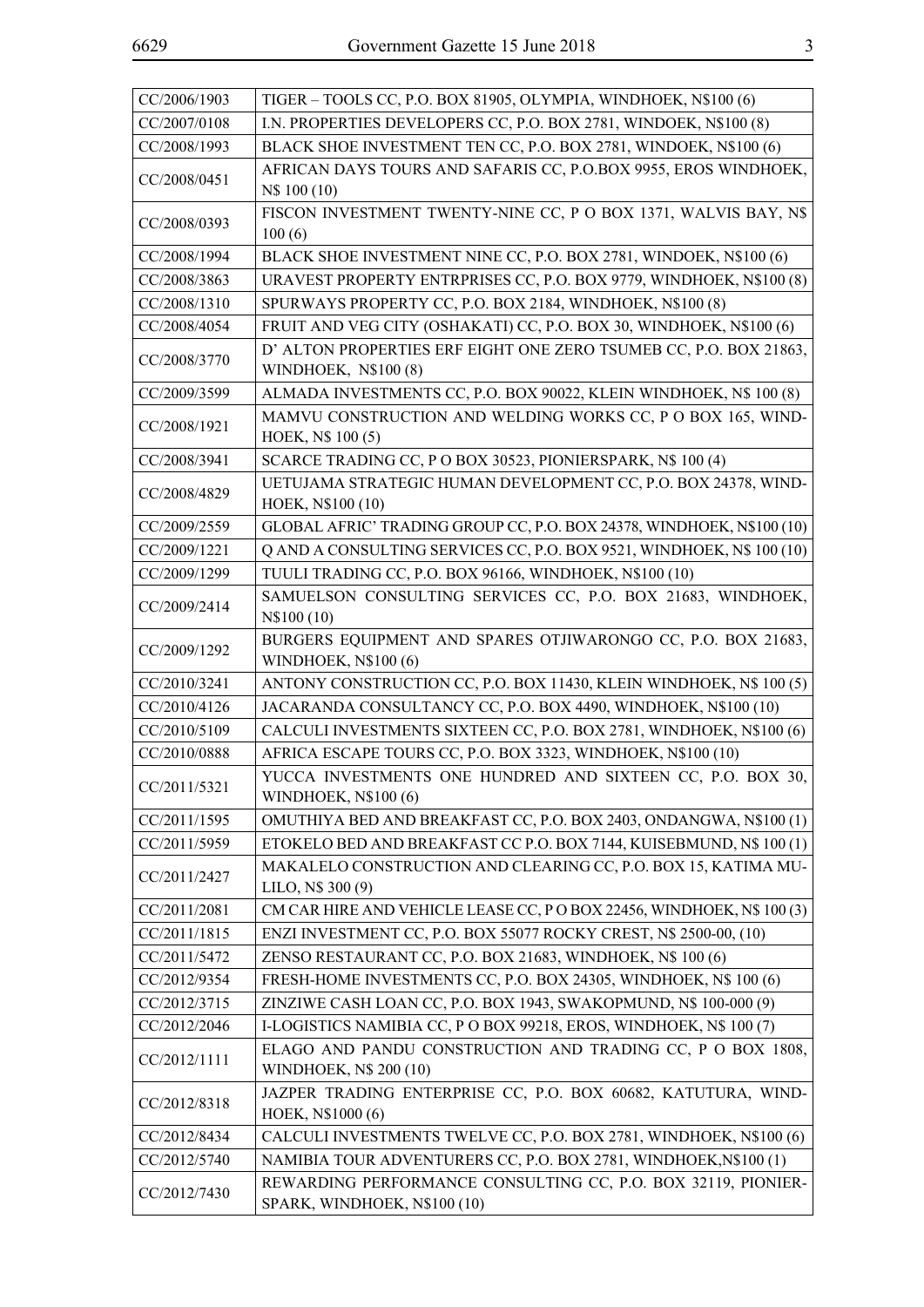| CC/2013/12039  | CALCULI INVESTMENTS FORTY CC, P.O. BOX 2781, WINDHOEK, N\$100 (6)                   |
|----------------|-------------------------------------------------------------------------------------|
|                | CALCULI INVESTMENTS FORTY FOUR CC, P.O. BOX 2781, WINDHOEK, N\$100                  |
| CC/2013/11802  | (6)                                                                                 |
| CC/2013/10636  | !GOWATI VILLAGE LODGE CC, P.O. BOX 90430, WINDHOEK, N\$100 (1)                      |
| CC/2013/10836  | CALCULI INVESTMENTS THIRTY TWO CC, P.O. BOX 2781, WINDHOEK, N\$100<br>(6)           |
| CC/2013/11645  | CALCULI INVESTMENTS FORTY TWO CC, P.O. BOX 2781, WINDHOEK, N\$100<br>(6)            |
| CC/2013/08295  | VENONDUNGE TRADING CC, P O BOX 50352, BACHBRECHT, N\$ 100 (6)                       |
| CC/2013/13385  | JAM ROCK INVESMENT CC, P O BOX 676, NGWEZE, N\$ 200 (10)                            |
| CC/2013/00947  | ADVANCED LOGISTICS CC, P O BOX 25501, WINDHOEK, N\$ 100 (6)                         |
| CC/2013/09782  | OUMA SE WARM POT TRADING ENTERPRISES CC, P O BOX 876, MARIEN-<br>TAL, N\$ 100 (6)   |
| CC/2013/07865  | MPANDU DRIVING SCHOOL CC, P.O.BOX 2206, RUNDU, N\$ 100 (6)                          |
| CC/2013/08762  | DANAMULYA NANAMULYA INVESTMENTS CC, P.O. BOX 6080, NKUREN-                          |
|                | KURU, N\$ 100 (10)                                                                  |
| CC/2013/10335  | CK CONSULTING CC, P.O.BOX 616, WINDHOEK, N\$ 100 (8)                                |
| CC/2013/06472  | SIBALATANI INVESTMENT CC, P O BOX 1745, NGWEZE, N\$ 100 (6)                         |
| CC/2013/00880  | ALBETHA CASH LOAN CC, P.O. BOX 50704, BACHBRECHT, N\$ 100 (8)                       |
| CC/2013/05852  | NAANGONGWA TRADING ENTERPRISES CC, P O BOX 30, OLUNO-ONDANG-<br>WA N\$ 100 (3)      |
| CC/2013/00956  | EHLING CONSTRUCTION CC, P. O. BOX 86654, EROS, N\$ 100 (8)                          |
| CC/2013/10835  | CALCULI INVESTMENTS THREE CC, P.O. BOX 2781, WINDHOEK, N\$100 (6)                   |
| CC/2014/00685  | BWP TRANSPORT CC, P.O. BOX 70367, KHOMASDAL, N\$ 100 (6)                            |
| CC/2014/07673  | OMBWA NEKAYA TRADING CC, P.O. BOX 118, KATIMA MULILO, N\$ 100 (9)                   |
| CC/2014/07551  | PHRONESIS (WISDOM) TRADING CC, P O BOX 308, OSHAKATI, N\$ 100 (7)                   |
| CC/2014/09262  | DUDU TRADING ENTERPRISES CC, P O BOX 249, NGWEZE, N\$ 200 (10)                      |
| CC/2014/06634  | RUK BUSINESS SERVICES CC, P.O. BOX 55337, ROCKY CREST, WINDHOEK,<br>N\\$100 (10)    |
| CC/2014/6484   | GF VAN WYK INVESTMENTS CC, P.O. BOX 70095, WINDHOEK, N\$200 (6)                     |
| CC/2015/14553  | LYEJA INVESTMENT CC, P O BOX 727, NGWEZE, N\$ 100 (6)                               |
| CC/2015//03517 | YOUNG GENERATION INVESTMENTS CC, P O BOX 21889, WINDHOEK, N\$<br>100(3)             |
| CC/2015/03997  | ALIGN BEAUTY HOUSE CC, P O BOX 2511, OSHAKATI, N\$ 100 (10)                         |
| CC/2015/08760  | MARIA ZINHA TRADING CC, P O BOX 62, WINDHOEK, N\$ 100 (10)                          |
| CC/2015/06059  | SEA WAVES INVESTMENT CC, P O BOX 1800, OSHAKATI, N\$ 100 (3)                        |
| CC/2015/08227  | PELI INVESTMENT CC, P O BOX 853, OUTAPI, N\$ 100 (3)                                |
| CC/2015/04229  | ONAKAMADI CHICKEN PROJECTS CC, P.O. BOX 120, ONDANGWA, N\$ 100 (6)                  |
| CC/2015/14890  | NAKKY HAIR AND BEAUTY SALON CC, P O BOX 61719, KATUTURA, WIND-<br>HOEK, N\$ 100 (6) |
| CC/2015/12841  | BODYTEC NAMIBIA CC, P O BOX 20198, WINDHOEK, N\$ 100 (3)                            |
| CC/2015/02319  | IMENE TRADING CC, P.O. BOX 26089, WINDHOEK, N\$ 200 (10)                            |
| CC/2015/11877  | GSB MANUFACTURER'S CONSTRUCTION AND CONSULTING SERVICES CC,                         |
|                | P.O. BOX 9851, WINDHOEK, N\$100 (5)                                                 |
| CC/2015/13137  | HERTZ ELECTRICAL CC, P.O. BOX 31293, PIONIERSPARK, WINDHOEK, N\$100 (4)             |
| CC/2015/03700  | ZOOMA'S CHICKEN CC, P.O. BOX 31356, WINDHOEK, N\$100 (1)                            |
| CC/2015/14842  | AMKO INVESTMENTS SEVENTY-TWO CC, P.O. BOX 4440, WALVIS BAY, N\$100<br>(6)           |
| CC/2015/11936  | ADAM AND EVE CLOTHING AND ACCESSORIES CC, P.O. BOX 2781, WIND-<br>HOEK, N\$100 (3)  |